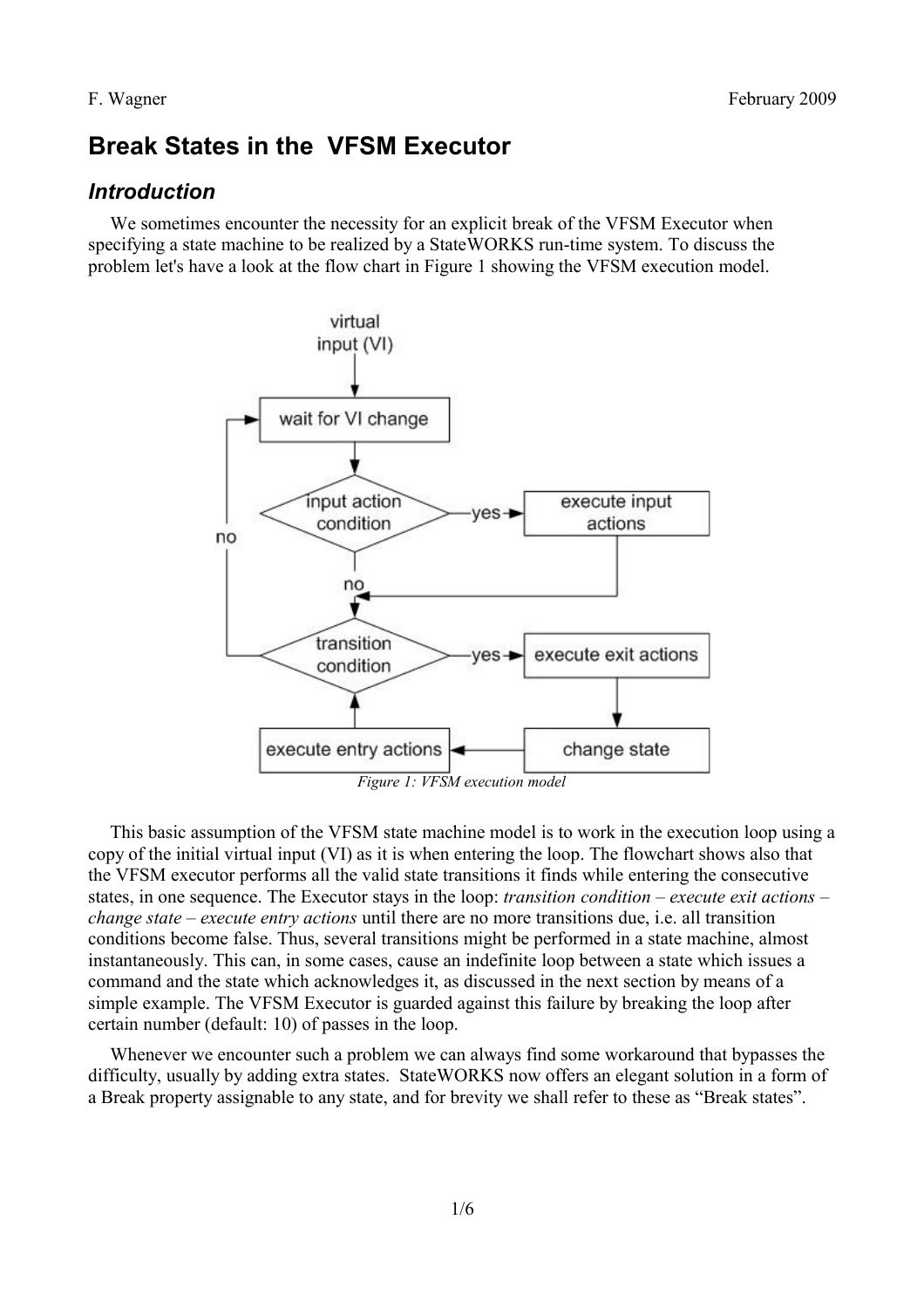### *Break state*

The use of the Break state can be illustrated with a simple example which repeats an action, each time it is stimulated by a command. The command, which we call CmdRepeat, should change the state from Init to Repeat. In the state Repeat something is done and the system should then return to the state Init. That action can be repeated many times.



<span id="page-1-1"></span>*Figure 2: Repeat: the bad state transition diagram*

A bad solution is shown in [Figure 2.](#page-1-1) On receiving the CmdRepeat the state machine goes to the state Repeat (see the state transition table in [Figure 3\)](#page-1-0) where it does something and returns immediately to the state Init. In spite of clearing the command the state machine stays in the loop as it still uses the original virtual input with the CmdRepeat. The VFSM Executor terminates the loop supervising the number of transitions. Note that the DoSomething output will be performed only once as the output value does not change. Thus, in effect the required behavior has been achieved but in a very inelegant way.

| Repeat | Entry action | DoSomething<br>MyCmd_Clear |
|--------|--------------|----------------------------|
|        | eXit action  |                            |
|        |              |                            |
| Init   | always       |                            |

<span id="page-1-0"></span>*Figure 3: Repeat: the bad state transition table of the state Repeat*

An alternative solution is to define a state as a Break state. Executing the Break state the VFSM Executor does not follow the execution path shown in [Figure 1](#page-0-0) but it breaks it after the first state transition, returning to the *wait for VI change* point. A state is marked as a Break one by a prefix **\_B\_** which is reserved for that purpose.

[Figure 4](#page-2-0) Shows the previous state machine using the Break state. In that case the state  $\,$ B Repeat has the Break feature. On entering the state  $\,$  B Repeat the DoSomething action is carried out and the command is cleared. Although the state machine leaves the execution path after this state transition it enters the execution path again, being triggered by the event Cmd0 (command cleared). It returns then to the state Init where it waits for another CmdRepeat.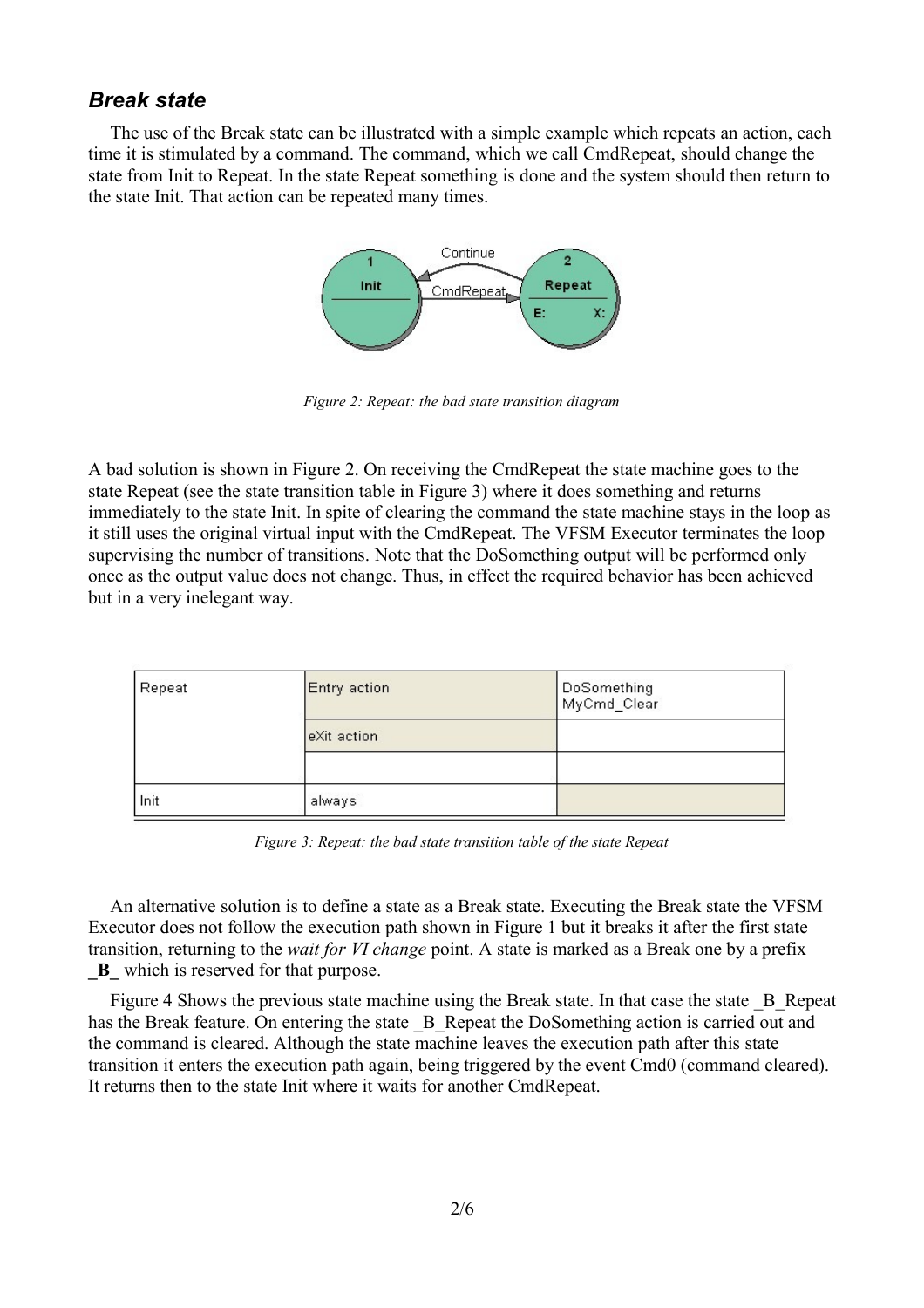

<span id="page-2-0"></span>*Figure 4: Repeat: The correct state transition diagram using a Break state \_B\_Repeat*

| _B_Repeat | Entry action     | DoSomething<br>MyCmd_Clear |
|-----------|------------------|----------------------------|
|           | eXit action      |                            |
|           |                  |                            |
| Init      | Cmd <sub>0</sub> |                            |

*Figure 5: Repeat: the state transition table of the state \_B\_Repeat*

### *Pulse generator example*

We show another example of a state machine which requires the Break functionality. It is a pulse generator that is to oscillate continuously between two states with a frequency determined by a Timer timeout. [Figure 6](#page-2-1) shows the first possible but bad concept.



<span id="page-2-1"></span>*Figure 6: Pulse generator: the bad state transition diagram*

The generation begins with the command Start and is terminated by the command Stop. The state machine should oscillate between states PulseOff and PulseOn: setting a digital output to High in the state PulseOn and to Low in the states PulseOff will realize the pulse generator.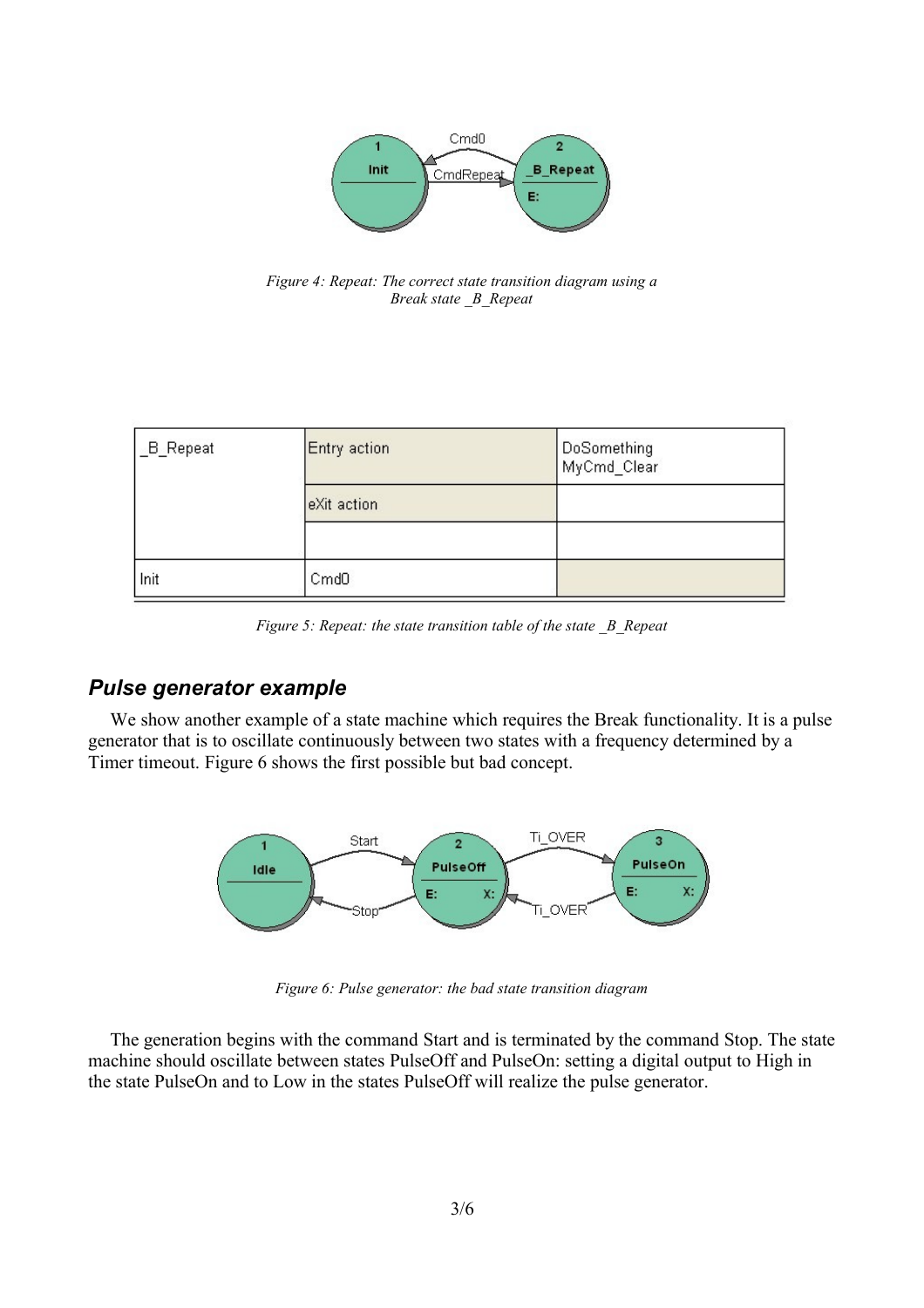| PulseOff | Entry action | Ti_ResetStart<br>DO_Low |
|----------|--------------|-------------------------|
|          | eXit action  | Ti_Stop                 |
|          |              |                         |
| Idle     | Stop         |                         |
| PulseOn  | Ti_OVER      |                         |

<span id="page-3-0"></span>*Figure 7: PulseGenerator - the bad state transition table of the state PulseOff*

According to the state transition table in [Figure 7](#page-3-0) on entering the state PulseOff a timer is started and if the timer elapses the state machine goes to the state PulseOn. If a similar state transition table is specified for the state PulseOn (see [Figure 8\)](#page-3-2) the state machine will oscillate a few times between these two states: not at the frequency defined by the timer but at a much higher frequency determined by the system features. Then it waits in the state PulseOff for another timeout. Thus, we get an incorrect behavior.

| PulseOn  | Entry action | Ti ResetStart<br>DO_High |
|----------|--------------|--------------------------|
|          | eXit action  | Ti_Stop                  |
|          |              |                          |
| PulseOff | Ti OVER      |                          |

<span id="page-3-2"></span>*Figure 8: PulseGenerator - the bad state transition table of the state PulseOn*

#### **Using a Break state**



<span id="page-3-1"></span>*Figure 9: PulseGenerator: The correct state transition diagram using Break states*

To make the system function according to our wishes, we use a Break state as shown in [Figure](#page-3-1) [9.](#page-3-1) In that case both states On and Off have the Break feature. The state transition diagrams as well as the state transition tables of the "bad solution" (see [Figure 6](#page-2-1) and [Figure 7\)](#page-3-0) and the solution using **Break** states are the same. In the latter case the correct behavior is achieved by changing the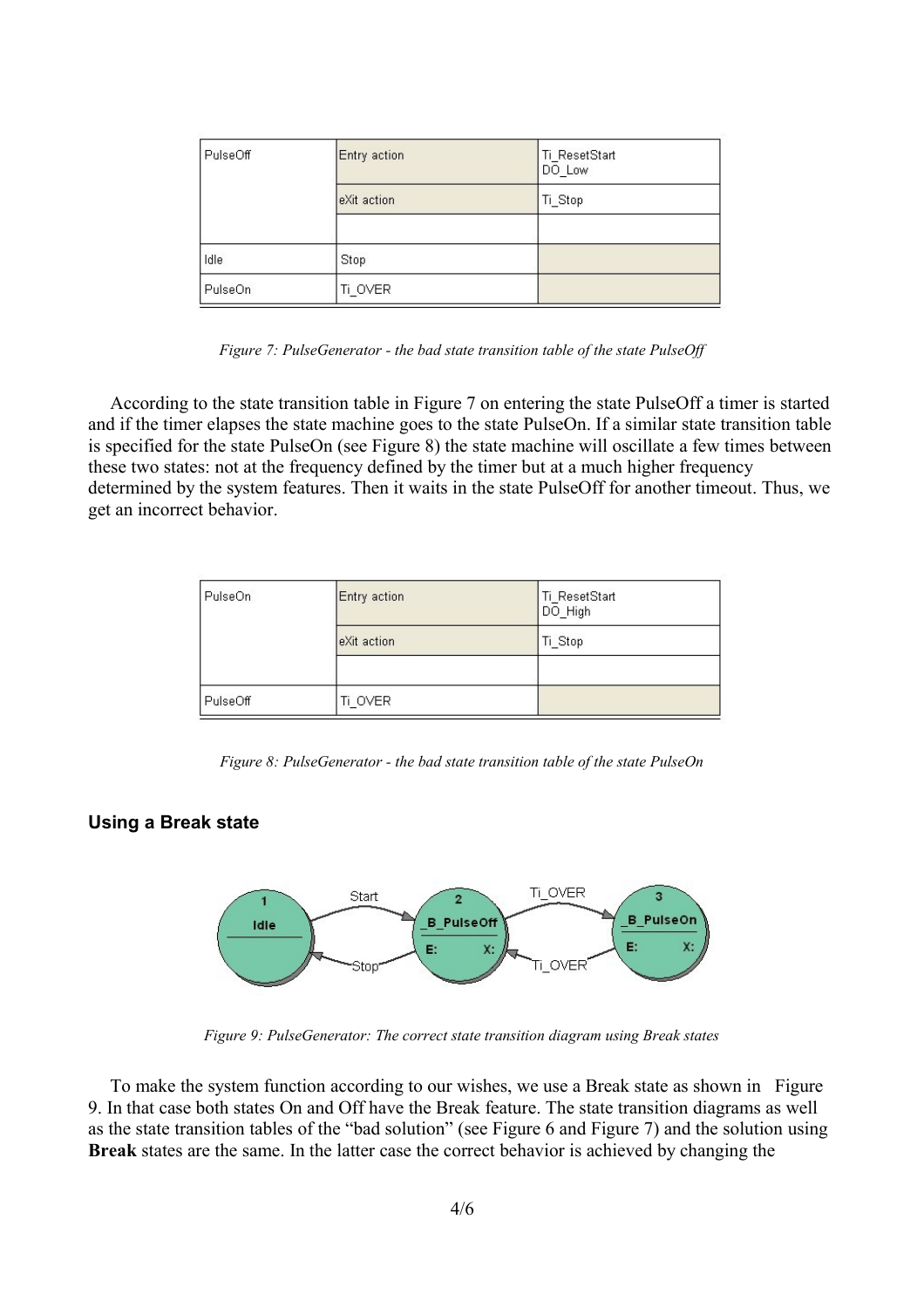execution path of the VFSM Executor, as described below..

We would like to mention in passing that the break problem does not arise if we use two timers: one in the state PulseOn and another one in the state PulseOff. This will be a possible workaround if we do not use the Break facilities offered by the StateWORKS development environment. It is fully correct but requires two timers instead of a one. This solution would be anyway required if we want to have a different cycle length for Off and On states.

### *Effects on the VFSM execution models*

Using ready-made run-time systems like RTDB based applications we have to take into account the execution model of the system. The VFSM Execution model as shown in [Figure 1](#page-0-0) allows several state transitions to be triggered by a single event. This feature has a side effect in situations discussed in the technical note. StateWORKS Studio offers solutions: a Break state as a standard technique to be used while specifying a state machine. [Figure 10](#page-4-0) shows the revised flowchart of the VFSM Executor, capable of breaking the execution path.



<span id="page-4-0"></span>*Figure 10: VFSM execution model with the Break feature*